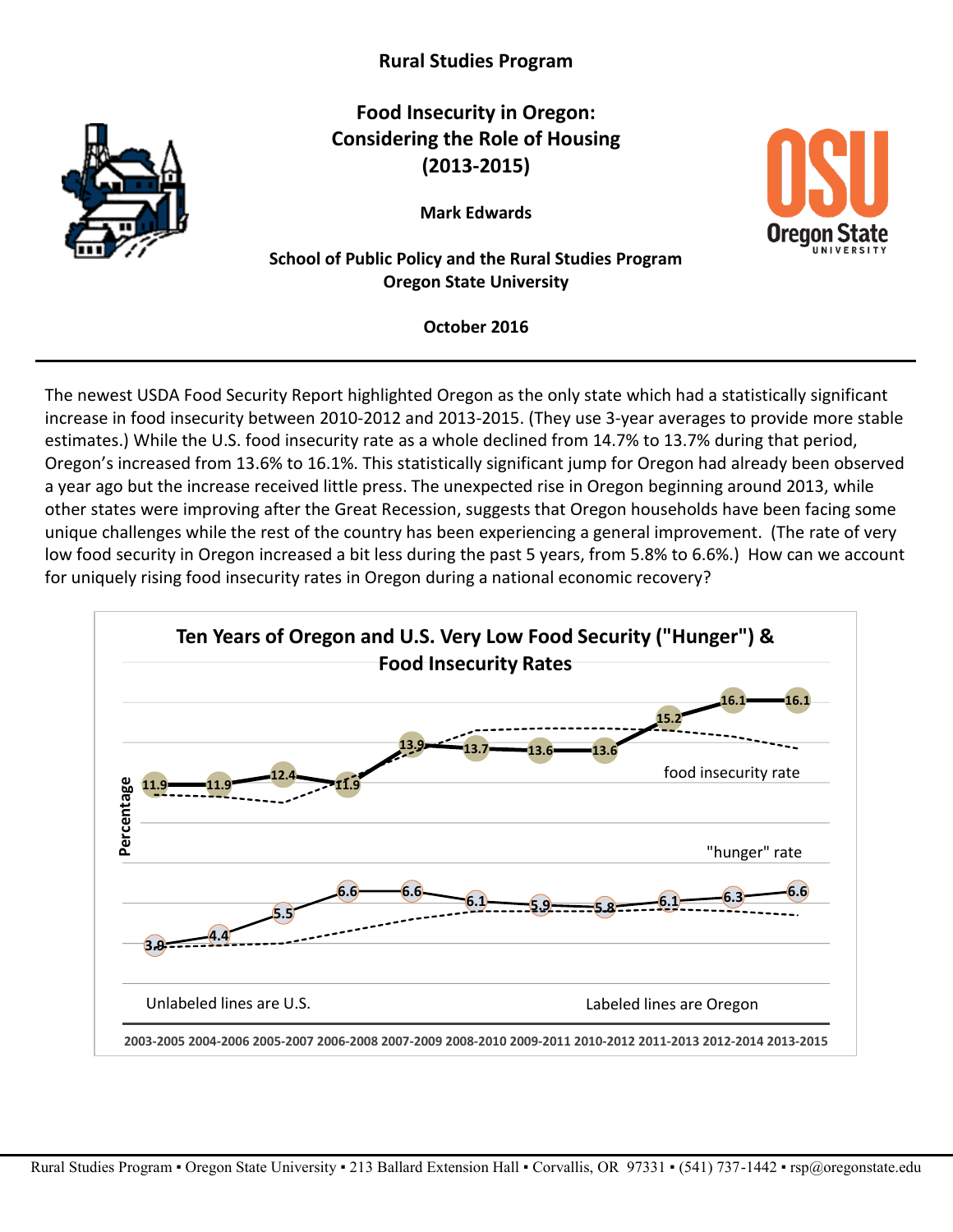A very likely influence on food insecurity among Oregon's low income households is housing cost burden for renters. Prior research identifies the central role of housing costs in sapping household budgets and increasing food insecurity. The rapid rise of rental costs in the Portland Metro area, and in other places in Oregon that are included in the USDA survey, could be a driving force in the jump in food insecurity. When we compare recent food insecurity rates among renters in Oregon versus the rest of the U.S., Oregon had a food insecurity rate 8.2 percentage points higher than among renters in the rest of the U.S. This increased rate of food insecurity among Oregon renters is a new development, 6 percentage points higher than what was measured in 2010-2012. "Hunger" rates nudged upwards among Oregon renters while slipping downwards among renters in the rest of the U.S. So there is some initial evidence that paying rent could be a particular problem for Oregonians.

|                | 2013-2015       |                  | 2010-2012   |                  |
|----------------|-----------------|------------------|-------------|------------------|
|                | <b>Oregon</b>   | Rest of the U.S. | Oregon      | Rest of the U.S. |
| <b>Renters</b> | 13.6%**/32.1%** | 9.9%/23.9%       | 13.2%/26.3% | 10.4%/26.9%      |
| Owners         | 2.1%/6.6%       | 3.0%/8.1%        | 1.8%/6.9%   | $3.2\%/9.0\%$    |

 \*\* p < .01 There is less than a one-in-one hundred chance that Oregon rate appears different from the U.S. merely by chance. Note: Numbers to the left of slash-marks are "very low food security" (hunger) rates; to the right are the food insecurity rates.

#### **Location**

There are at least two ways that the geography of housing markets may impact the Oregon food insecurity rate relative to that of the U.S.. It could be that (a) food insecurity increased more in Oregon's urban or rural places, compared to such places in the rest of the U.S., or (b) a larger fraction of Oregonians may live in urban v. rural places (compared to other states), leaving a greater proportion of Oregonians vulnerable to the high rents of urban places.

Because rental prices have been rising particularly in urban areas, we start by comparing early and later rural and urban food insecurity rates, anticipating that urban food insecurity may have increased more than rural.

|       | 2013-2015           |                  | 2010-2012  |                  |
|-------|---------------------|------------------|------------|------------------|
|       | Oregon              | Rest of the U.S. | Oregon     | Rest of the U.S. |
| Rural | 8.4%/19.9%*         | 6.4%/15.8%       | 5.7%/13.7% | 6.0%/15.3%       |
| Urban | $6.3\%/15.5\%^{**}$ | 5.2%/13.2%       | 5.8%/14.6% | 5.5%/14.5%       |

 \*\* p < .01 There is less than a one-in-one hundred chance that Oregon rate appears different from the U.S. merely by chance. \* p < .05 There is less than a one-in-twenty chance that Oregon rate appears different from the U.S. merely by chance.

Note: "Urban" and "rural", in some federal reports, are sometimes called "Metropolitan" and "Non-metropolitan" respectively.

Instead we find Oregon's rural food insecurity rose somewhat more than urban food insecurity between the two time periods. Whereas the rural rate was 13.7% in the earlier period, it grew by 6 percentage points to 19.9% (the growth itself was statistically significant [p<.05]), while it remained about the same in the rest of rural America. Oregon' s urban food insecurity increased by about 1 percentage point to 15.5%, not far off the state rate of 16.1%, while urban food insecurity declined in the rest of the U.S. So, Oregon's increase in food insecurity is partially due to larger increases in rural places, but also sustained by relatively high urban food insecurity rates in Oregon.

Because Oregon has a uniquely high fraction of its population in the Portland Metro area (about 1/3 of the entire state population in one housing market), it is worth examining how the survey participants are concentrated in larger or smaller areas. In Oregon, about one half of the 1,855 survey participants reside in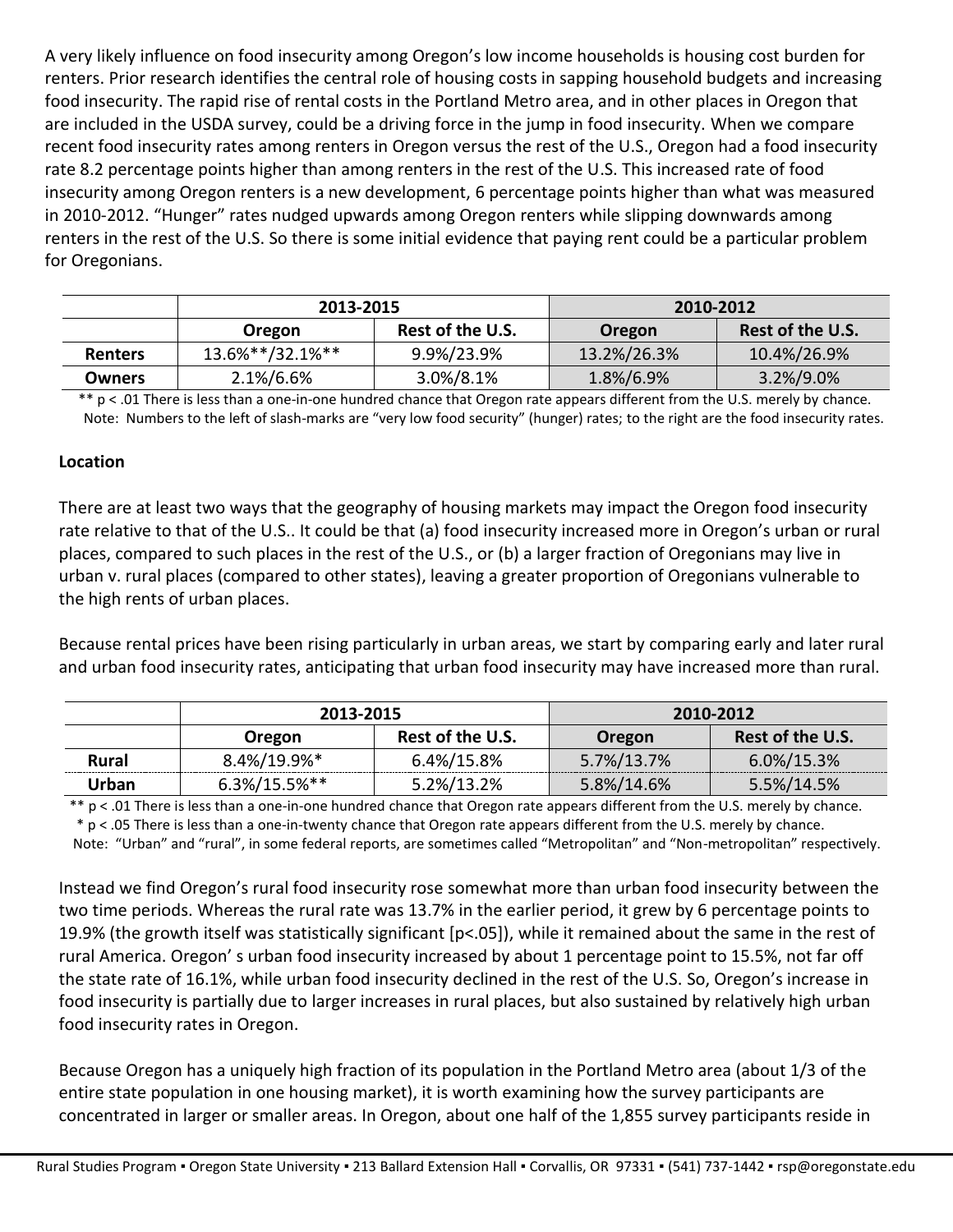the Portland metro area. Another one fourth of the survey respondents live in the Salem and Eugene areas, and another 10% in Bend, Roseburg, and Medford. So, the rise in urban food insecurity may be amplified by the concentration of the state's population in urban housing markets, mostly in the Portland area, but the smaller but significantly struggling rural areas contribute to the state's increase as well.

#### **Household Characteristics**

In the previous year's research (2012-2014), OSU reported especially high rates of food insecurity among Oregon's single mothers. Rather than compare to older statistics, we here simply examine how things may have changed with the newest data available (compared to the previous year). Recall that this analysis drops out the 2012 data, and now includes the 2015 data in the 3-year moving average. The food insecurity rate for single mothers decreased a few percentage points to 44.1% (from 48.1% in the previous year's report). It also dropped for single mothers in the rest of the U.S.. Otherwise, in Oregon there were no notable household changes, but the hunger and food security rates for the rest of the U.S. all nudged downward in every category of household. In Oregon the story remains that food insecurity is highest in households with children, especially single mother households<sup>b</sup>, but with Oregon parents and children also showing slightly higher rates than the Oregon average (16.6% v. 16.1%), and significantly higher than for families with children in the rest of the U.S.. Women living alone in Oregon have higher food insecurity and higher hunger rates than similarly situated women in the rest of the U.S., a topic worthy of analysis in future reports.

|                                            | Hunger/Food Insecurity Rate (2013-2015) |                  |  |
|--------------------------------------------|-----------------------------------------|------------------|--|
|                                            | Oregon                                  | Rest of the U.S. |  |
| <b>Couples with</b><br>children            | 3.1%/16.6%**                            | 2.9%/11.2%       |  |
| <b>Couples without</b><br>children at home | 3.0%/6.5%                               | 2.6%/6.6%        |  |
| <b>Single mothers</b>                      | 15.4%/44.1%**                           | 11.1%/33.8%      |  |
| <b>Alone</b>                               |                                         |                  |  |
| - women                                    | 11.0%**/21.7%**                         | 7.5%/16.6%       |  |
| - men                                      | 8.3%/14.5%                              | 7.2%/14.9%       |  |

\*\* p < .01 There is less than a one-in-one hundred chance that Oregon rate appears different from the U.S. merely by chance.

Note: Single people (mothers, fathers, and those alone) could be widowed, divorced, or never-married.

### **Education**

In the past year, adding in the 2015 data, the prevalence of food insecurity remains highest among the least educated in Oregon, slightly higher than in the rest of the U.S., but not statistically significantly higher. One in three households headed by someone without a high school diploma are food insecure, followed by onein-five households with a high school diploma and perhaps some additional schooling. (See previous year's report for more detail.) The situation with education level and food insecurity is important to consider further because of the implications of policies directed at increasing educational attainment in Oregon. We update and repeat here some observations made in the previous report. Among the hungry households, around 60% of adults leading those households had completed high school and/or had some college education, about 10% had an associate degree, and 12% had a bachelor degree or more. (Tables not shown.) Around one fifth (17%) of the hungry households were headed by adults with less than a high school diploma. So, while finishing high school substantially reduces the risk of hunger, at least four out of five adults who were leading hungry households had already finished high school. The largest group of people